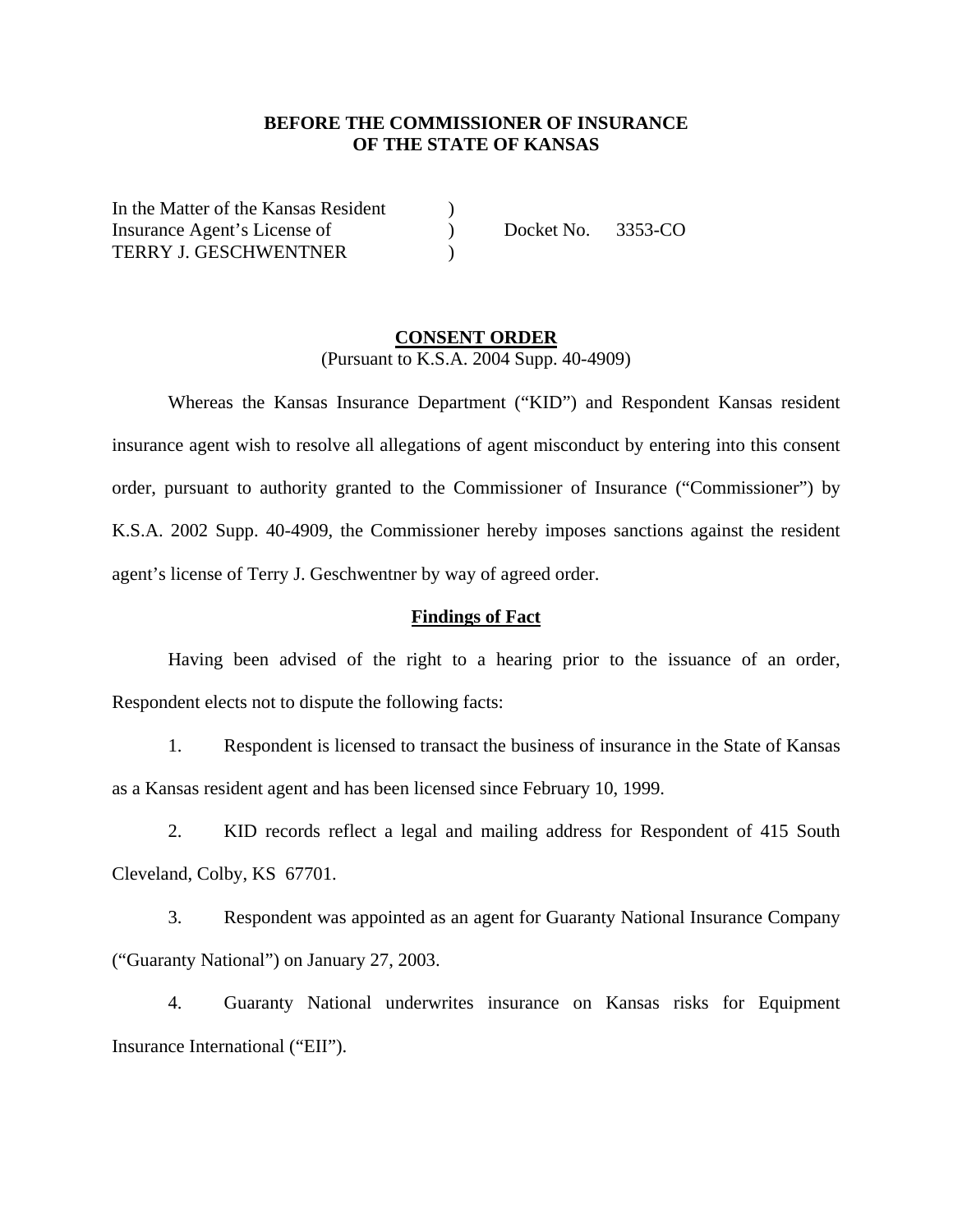5. Respondent began selling insurance on irrigation equipment through EII in January 2003.

6. In January 2004, EII notified KID that it had discovered altered declaration pages, showing premium in excess of the premium charged, on policies written by Respondent.

7. EII conducted an audit but received limited consumer response.

8. EII provided KID with a list of six declaration pages that showed inflated premium amounts.

9. In response to KID's inquiry, Respondent acknowledged that he had been adding a fee of twenty five percent of the premium cost.

10. Fee agreements between Respondent and consumers showed a dollar figure as fees.

11. Most consumers who responded to a KID survey indicated that they knew a fee was added but did not know or care how much because they were satisfied with the total price.

12. KID calculated fees ranging 25 to 70 percent.

13. The Commissioner finds, based on the information provided by EII and Respondent's own records, that respondent inflated premium amounts on at least six declaration pages and retained the excess as an additional fee for his services.

14. The Commissioner finds that Respondent charged fees in excess of what was reasonable in light of the time, effort, and expertise required to place the business and the amount other consumers were charged for the same service.

15. The Commissioner also finds that Respondent charged fees in excess of the amount agreed to by the consumer as a result of errors in calculation.

2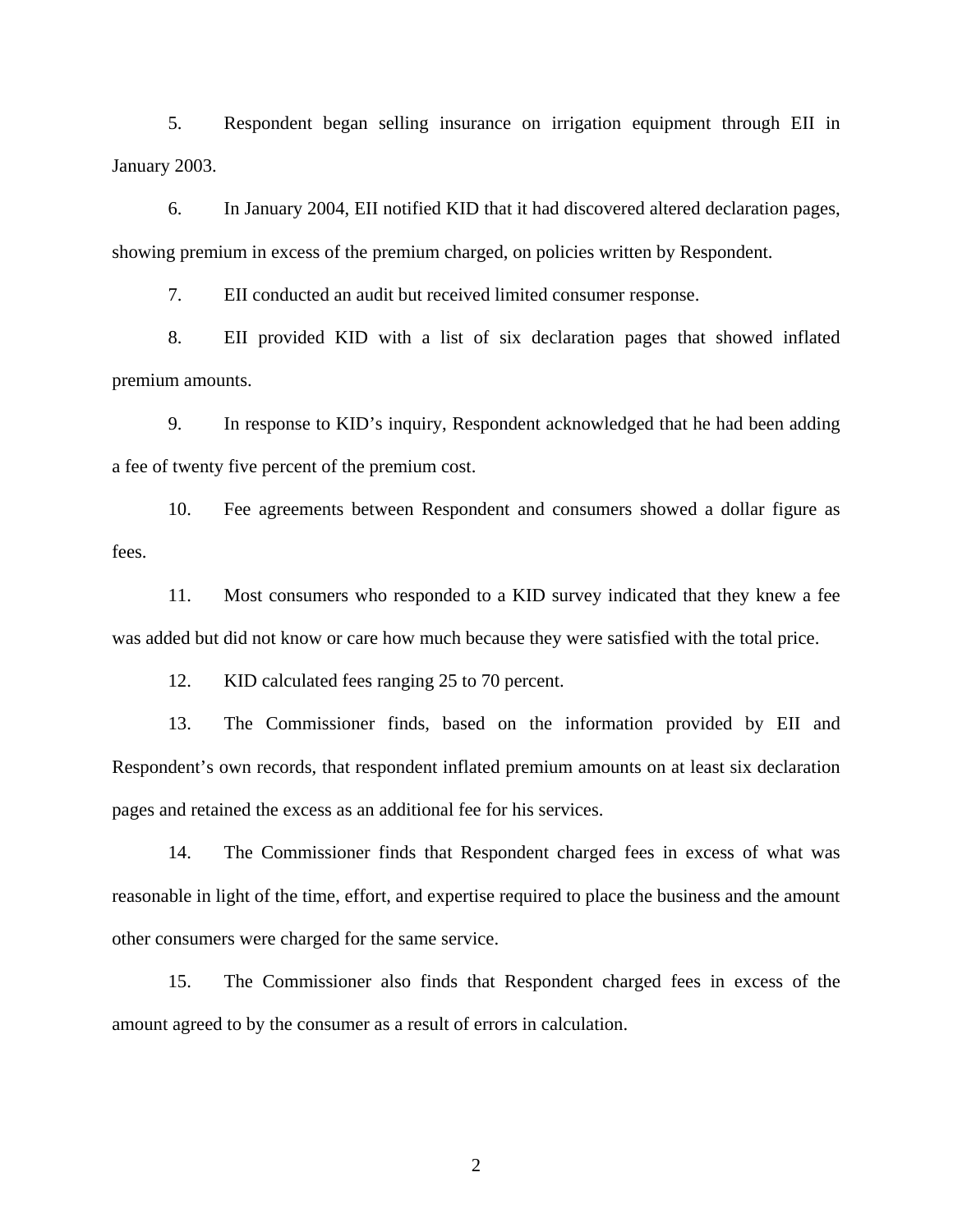16. The Commissioner finds that Respondent cooperated fully with KID's investigation.

### **Applicable Law**

17. K.S.A. 2003 Supp. 40-4911 provides, in relevant part:

"Insurance agents shall have the right to compensation other than commissions from any insured or prospective insured on account of negotiation or procurement of . . . contracts of insurance policies . . . if such compensation is based upon a written agreement between the insurance agent and insured specifying the amount of such compensation." K.S.A. 2003 Supp. 40-4911.

18. The commissioner may censure the licensee or impose an administrative penalty

of \$500 per violation up to a maximum of \$2500 for the same violation occurring within six calendar months from the date of the original violation, or \$1000 for a knowing violation up to \$5000 for the same violation within six calendar months, in lieu of taking any action under subsection (a). K.S.A. 2003 Supp. 40-4909(h).

19. K.S.A. 2003 Supp. 40-4909(a) provides, in relevant part:

"The commissioner may deny, suspend, revoke or refuse renewal of any license issued under this act if the commissioner finds that the applicant or license holder has . . . (8) Used any fraudulent, coercive, or dishonest practice, or demonstrated any incompetence, untrustworthiness or financial irresponsibility in the conduct of business in this state or elsewhere." K.S.A. 2003 Supp. 40-4909(a).

#### **Conclusions of Law**

20. The Commissioner has jurisdiction over Respondent as well as the subject matter of this proceeding, and such proceeding is held in the public interest.

21. By entering into this agreed order, Respondent stipulates to the foregoing findings of fact and waives his statutory right to an evidentiary hearing to determine facts, consents to the Commissioner's conclusions of law and order, and waives any statutory right to judicial review.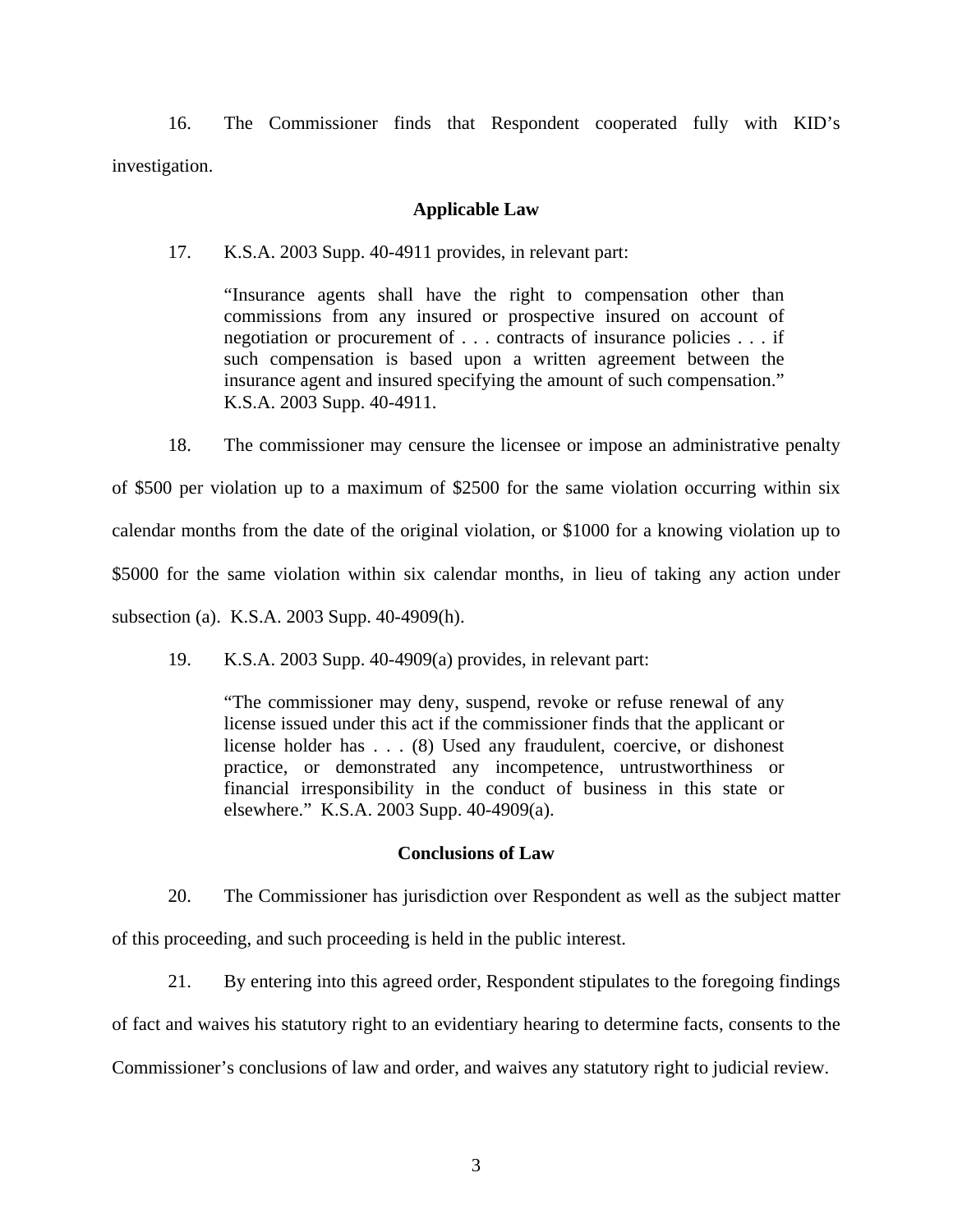22. Based on Respondent's statements about his practice of charging fees, the Commissioner concludes that Respondent used a fraudulent, coercive, or dishonest practice, or demonstrated incompetence, untrustworthiness or financial irresponsibility in the conduct of business in that the fees charged bore no reasonable relationship to the service rendered.

23. Based on information obtained from EII, the Commissioner concludes that Respondent used a fraudulent, coercive, or dishonest practice, or demonstrated incompetence, untrustworthiness or financial irresponsibility in the conduct of business by altering declaration pages to show the fee charged as additional premium.

24. While Respondent's conduct constitutes sufficient cause for revocation or suspension of his license pursuant to K.S.A. 2003 Supp. 40-4909(a), the Commissioner notes that Respondent has not been the subject of prior complaints and cooperated fully with KID's investigation.

25. In light of Respondent's cooperation and willingness to take responsibility for his conduct, the Commissioner finds that the interests of the insurer and the insurable interests of the public are properly served by a monetary penalty.

Based on the facts and circumstances set forth herein, **the COMMISSIONER HEREBY ORDERS** that Respondent Terry J. Geschwentner shall pay a **monetary penalty of \$500.00** to the Kansas Insurance Department for each of five altered declaration pages, or \$2500, and shall pay **restitution** to each consumer who was charged a fee greater than 25 percent. A list of consumers and total amounts paid to Respondent is incorporated by reference and not made public. Respondent will provide proof of payment of restitution to each consumer or proof that the excess fee results from additional policies. The penalty shall be paid and restitution resolved